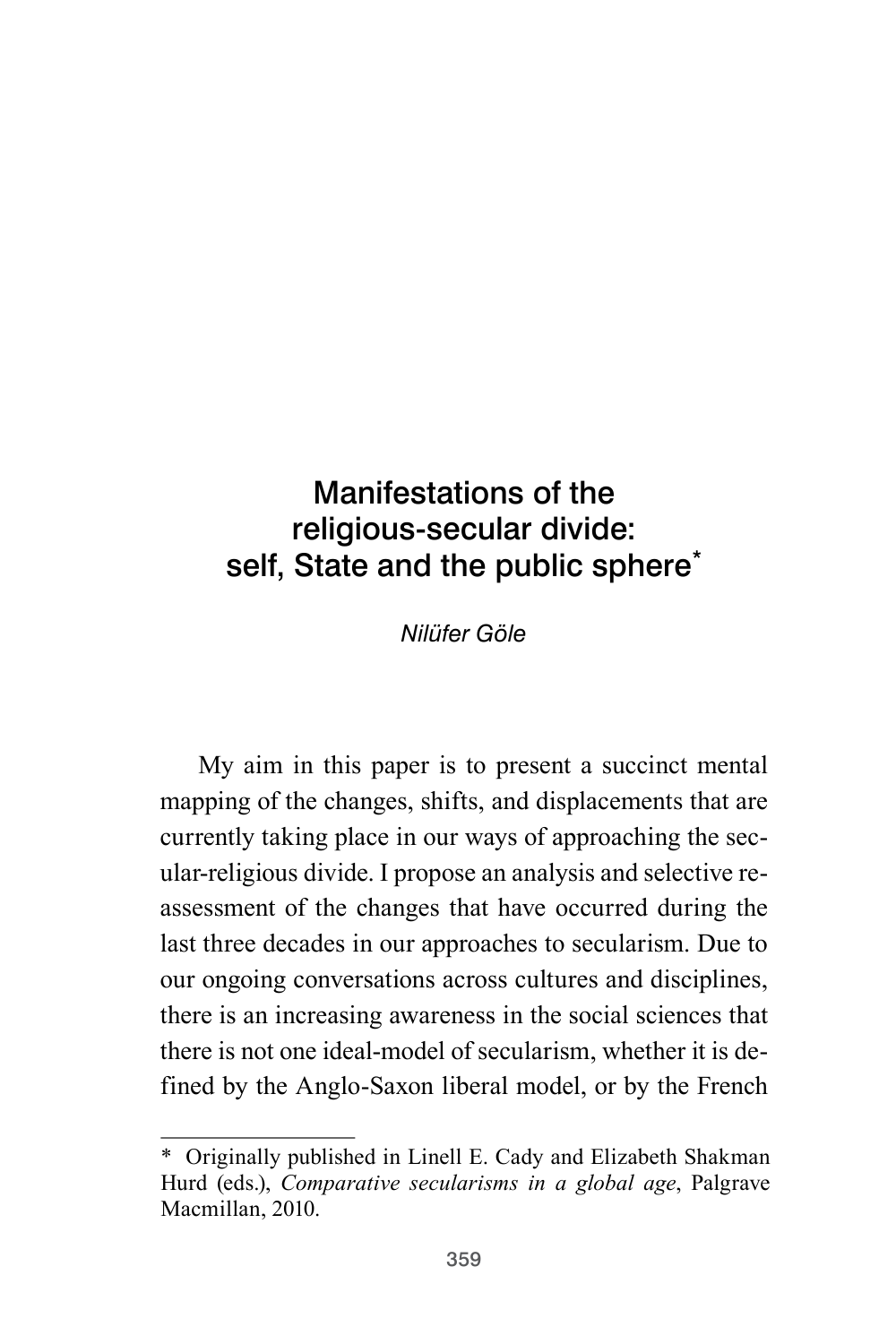political "*laïcité*," but there exists a plurality of secularisms in different national, cultural and religious contexts, including the non-Western secularisms, such as the Indian and the Turkish ones. The point of departure of this book project is based upon the necessity of decoupling secularism and Western experience and acknowledging the plurality of secularisms. It aims to foster a comparative gaze between different genealogies, historical trajectories, cultural habitations and political formations of the secular. Not only the plurality of secularisms that supposes distinct national formations but also the cultural crossings, the interconnected histories of secularism needs to be highlighted to understand the present-day forces of the religious-secular formations and confrontations.

360

It is not therefore sufficient to open our readings of secularism to its multiple configurations in distinct national formations as if they are independent from each other. The formations of the secular follow different historical trajectories and have different religious genealogies in different places yet they are closely interconnected with the hegemonic impositions of the Western modernity and colonialism. The revival of religious movements, conservative values, various fundamentalisms and in particular the Islamist movements challenge the authoritarian modes of secularism that exclude religion from public life and from definitions of modern self. New modes of confrontation are taking place between the secular and the religious, but also across cultures and civilizations.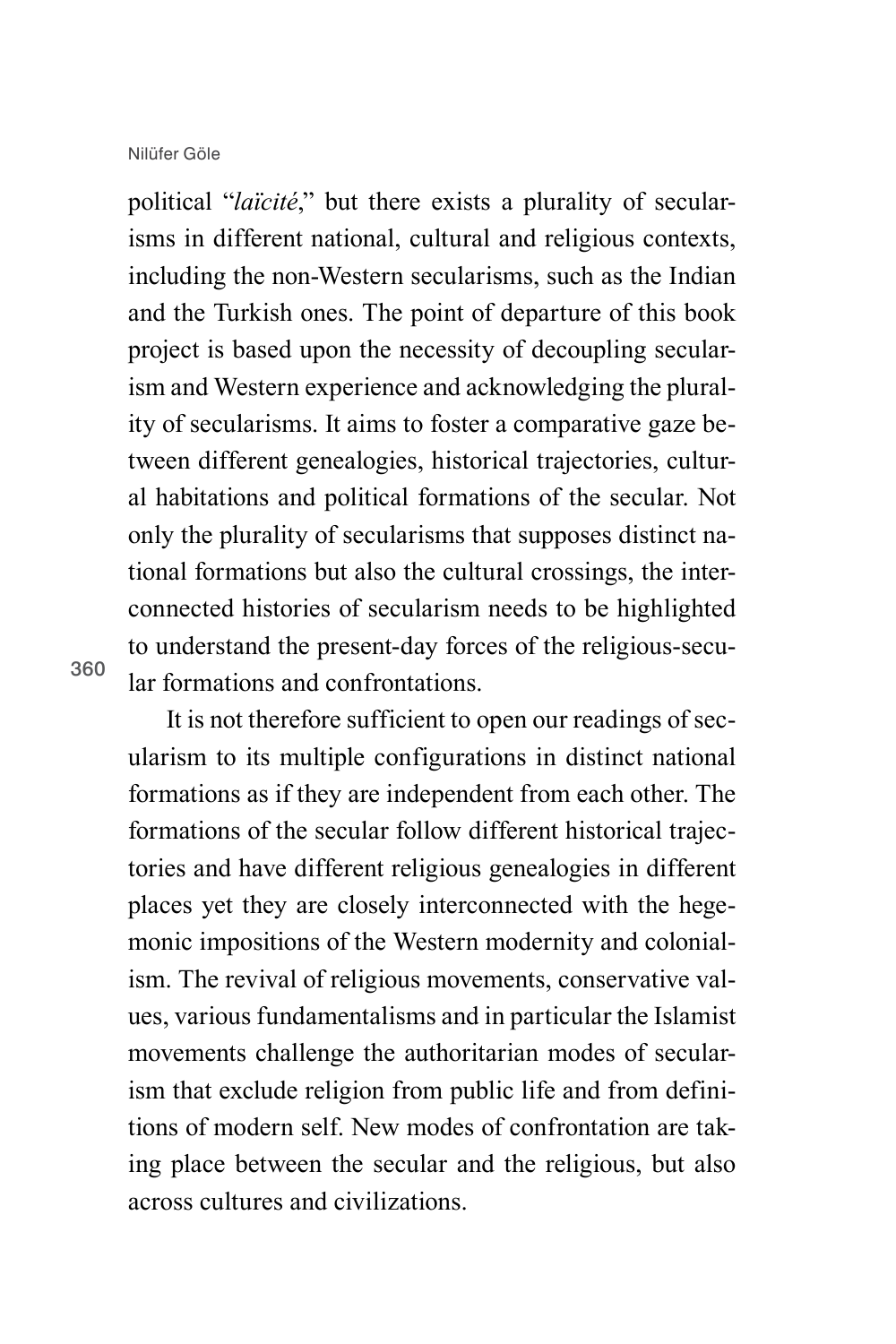Coupling the incomparable, namely the French and Turkish examples, in spite of their differences, can help us understand the intercivilisational encounter of the secular. The two different historical experiences, European and non-European, with two different religious genealogies, Christian and Muslim, following two different trajectories of Nation-State building, democratic and authoritarian, are historically connected to each other by the principle of "*laïcité.*" Both countries cherish Republican secularism, and idealize a public life exempt from religious signs, yet both witnessed in the last thirty years, the rise of Islamic visibility in public life and a destabilization of the established boundaries between the secular and the religious, leading to a process of confrontation, rivalry and mimicry between the two. If the Turkish secularism, "*laiklik*," is derived from French "*laïcité*" and from dialogical encounter with Western civilization, today the debates on French secularism are engaged in relation to Islamic presence in Europe. The Islamic headscarf issue crystallizes, both in France and in Turkey, the debates on the presence of religious visibility in the public life, the civilisational aspect of the confrontation and the enforcement of Republican secularism by law-making or by the army-support.

The first point that needs to be emphasized is that Western master narrative of secularism undergoes a radical change as it shifts from an "indigenous" debate that is shaped by exchanges with Christian religion to that of confrontation with Islam.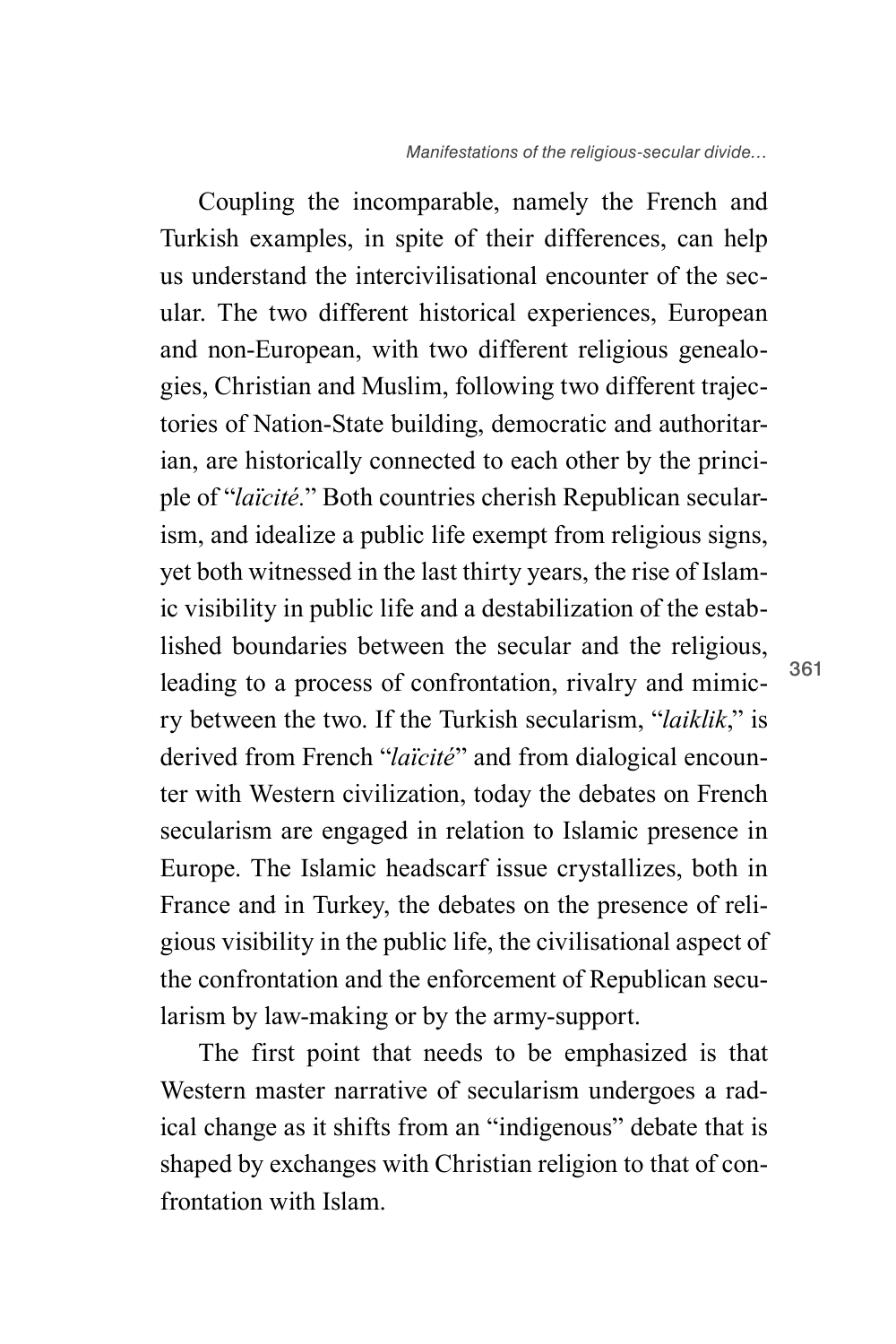362

The second shift concerns the acknowledgement of the plurality of secularisms and to a growing interest in depicting and understanding non-Western forms of secularity. The master narrative of Western secularity have imposed a sociological gaze that have evaluated the non-European experiences with an established set of criteria and have measured the inconsistencies or deficiencies in respect to a model that is supposed to be Universal. However the studies of the secular have introduced the idea that secularity is a *longue-durée* history of reforms that initially had their loci within the religion itself and deconstructed the religious-free approaches to secularism. Marcel Gauchet's work that elucidates the particular role that Christianity played in the process of secularity (Christianity as "the religion of the end of religion") is a pioneer in re-articulating the secular with the religious.<sup>1</sup> In his recent work *A secular age*, Charles Taylor addresses a critique to the narrative of secularism that dismisses the changes that have occurred in the religious and spiritual realm and argues against what he calls "subtraction theories" that define secularity as minus religion and hence tells the story of a secular age as it develops within and out of Latin Christianity.2

Such approaches shift the interest to the religious context in which secularism evolves and thereby lead to an unpacking of secularity as a religious-free, neutral and Uni-

<sup>1</sup> Marcel Gauchet, *La religion dans la démocratie, Parcours de la laïcité*, Paris, Gallimard, 1998.

<sup>2</sup> Charles Taylor, *A secular age*, The Belknap Press of Harvard University Press, 2007; see especially p. 22, 530-35.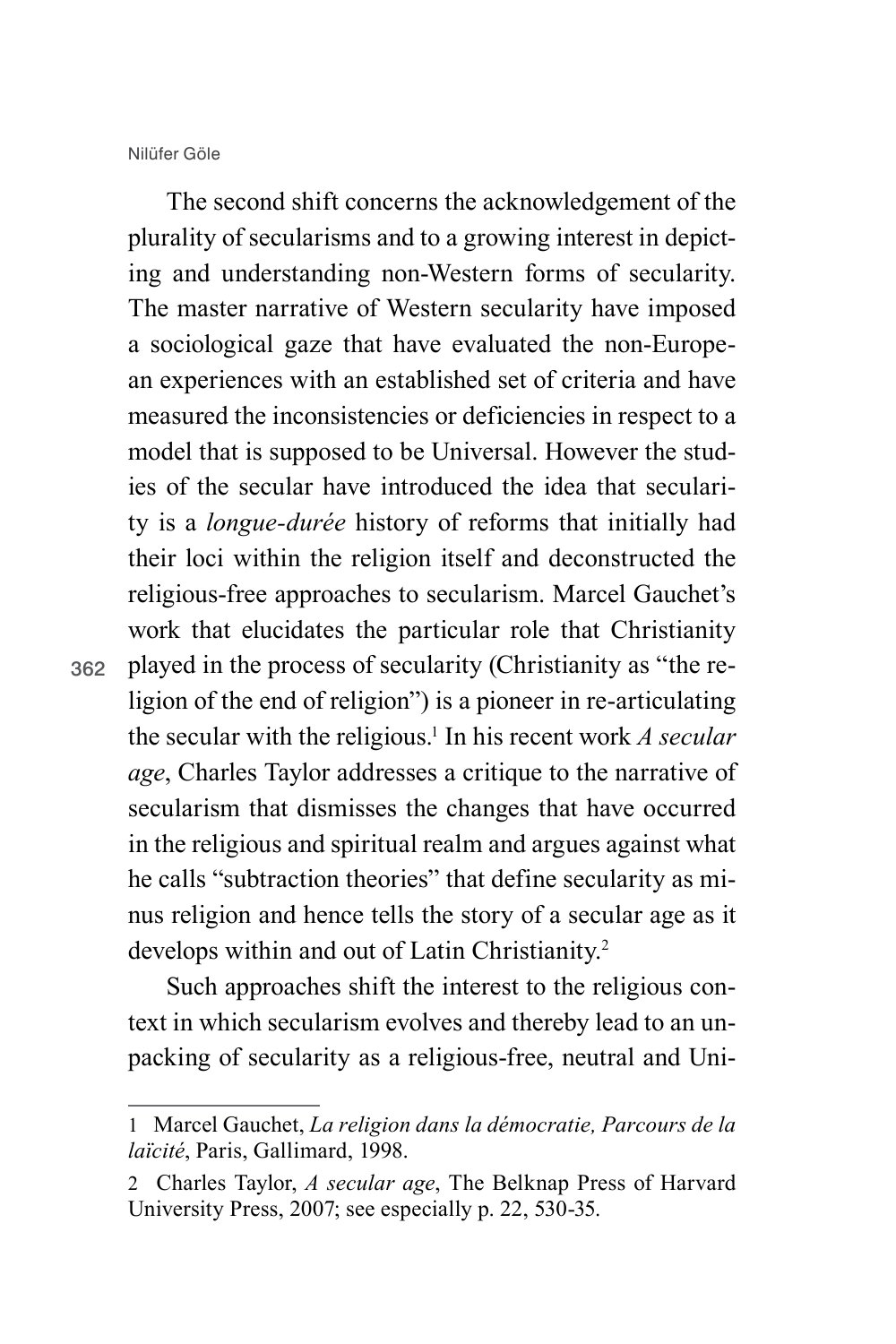versal development of European modernity. Revealing the particularity of secularism and its intrinsic relation to Christianity goes hand in hand with a critique to Universalist claims of Western model of secular modernity. These criticisms have an impact on the ways we de-center European gaze of secularism and open our readings to the multiplicity of secularisms. Consequently we can adopt two different attitudes in studying secularism in non-Western contexts. Either we postulate that secularism is the product of Western history, intrinsic to Latin Christendom and consequently an alien ideology for the non-Western civilizations (as Bernard Lewis argues for Islamic civilization). Or, on the contrary we decouple the secular and the Western and study the multiple formations and manifestations of the secular in different historical and religious contexts.

However both positions are problematic because they ignore the impact of Western secular modernity, the way it travels to different contexts, by different political forms of interaction, such as colonialism or modernism, the Indian and Turkish secularism being typical examples. They illustrate the manifold manifestations of secularism in relation to two different nation-building processes—the former shaped by the postcolonial and the latter by the post-Empire context—and in relation to Hindu and Muslim religious genealogies. The multiple forms of secularism, namely the Hindu or Turkish secularisms are shaped on the one hand by the formations of the national and on the other by the dialogical relations with the religious and the modern. In our readings of multiple secularisms in non-West-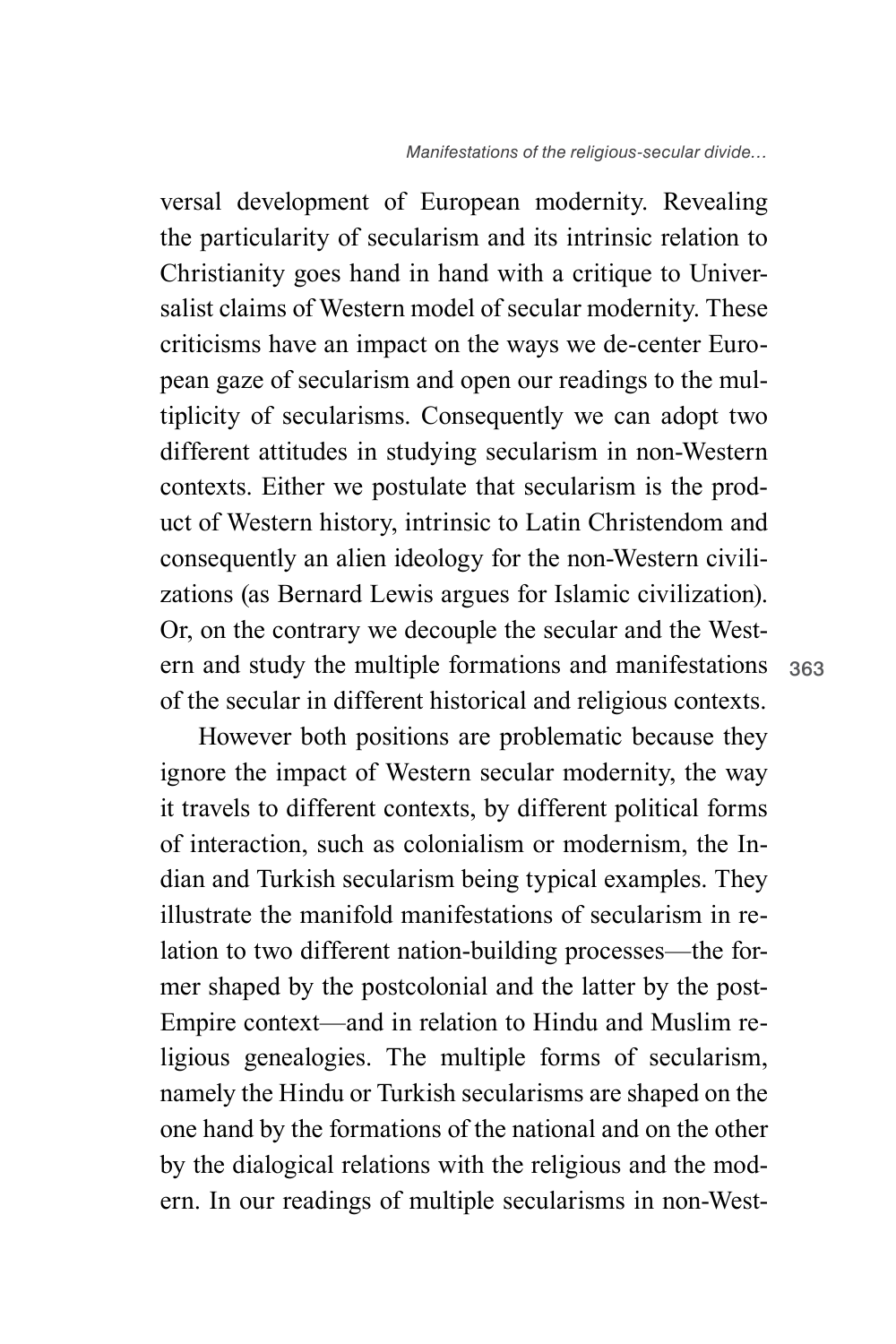ern contexts, we cannot ignore the way secularity is transmitted as a vector of Western way of life, as a way of self and public governance. Although one cannot dismiss the imprint of colonialism and modernism in shaping the formations of the secular, one cannot reduce the latter to a mere copy of the Western secularism.

In order to depict and translate the particularity of Muslim (or Hindu) habitations of the secular, we need to give up a "deficiency theory" that presupposes that the non-Western experiences are lagging behind, incomplete and non-contemporaneous of the West. Secularism in non-western contexts is often conceptualized as a second-rank imitation of the Western original. That is how Turkish secularism is often studied as an authoritarian derivative of French "*laïcité*," measured in terms of its gaps, inconsistencies and deficiencies with regard to the French ideal-model. Whereas each time a notion travels, and is repeated, it is never exactly the same because in the process of repeating a term or a concept, we never simply produce a replica of the original usage; every reiteration transforms the original meaning, adds new meanings to it.3 The French notion "*laïcité*" is readapted to Turkish language as "*laiklik*" and thereby becomes part of daily political usage and collective imaginary. The use of the same notion with a slight change of the accent points to

<sup>3</sup> Seyla Benhabib, "Democratic iterations, the local, the national and the global," *Another cosmopolitanism. hospitality, sovereignty and democratic iterations*, revised and expanded Tanner Lectures with commentaries by Jeremy Waldron, Bonnie Honig and Will Kymlicka, Oxford University Press, 2006.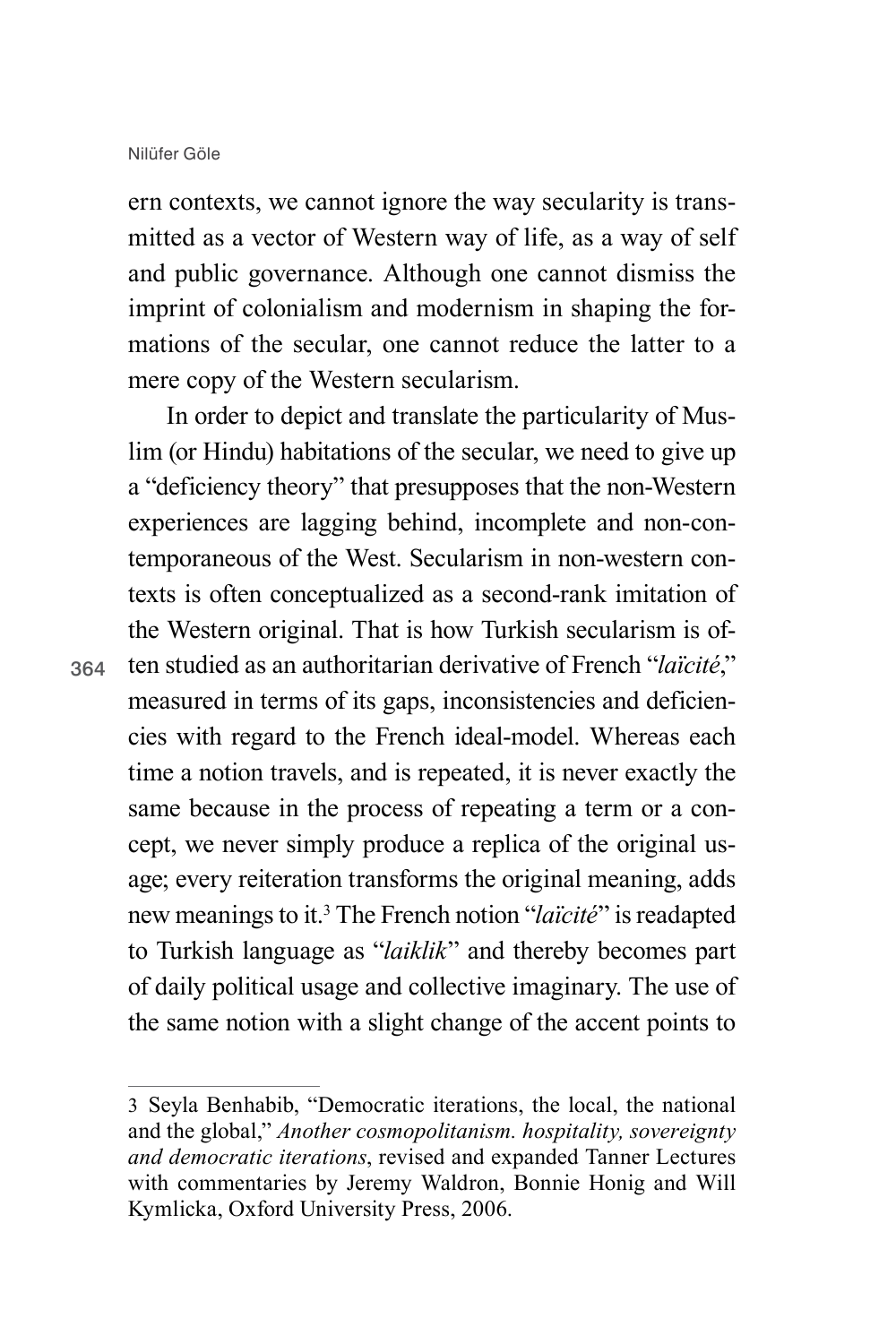a process of iteration in which the workings of the secular power go beyond being a mere second-rank copy and adds new meanings, discourses, images and practices. Instead of reading secularity in the mirror of an ideal-Western model and measuring its gaps and deficiencies, we need to depict the ways secularism is semantically adopted, politically reinvented, collectively imagined and legally institutionalized.

In sum, we are witnessing the weakening of the hegemony of the secular not only as a master narrative in social sciences and as an ideology of the Western modernity but also as a collective imaginary that regulates daily social lives of individuals. The decline of the power of the secular signifies that the old hierarchical boundaries with the religious are unsettled and become more porous. Rather than capturing the relation between the two in consecutive terms, as religion alternating the secular, and pointing to a "post" secular era, we need to understand the ways religion becomes contemporaneous of the secular modern.<sup>4</sup> We can hitherto speak of the re-compositions of the religious-secular divide as well as new confrontations, rivalry and mimicry between the two. The religious-secular divide manifests and competes, as I will argue in this paper, at three levels, namely the State, Public Sphere and Self. The battle-ground between the religious and the secular concerns foremost the formation of the State, the governance of the public sphere and the ethics of self.

<sup>4</sup> For the ways Islam becomes contemporaneous of Europe, see Nilüfer Göle, *Interpénétrations: l'Islam et l'Europe*, Paris, Galaade Editions, 2004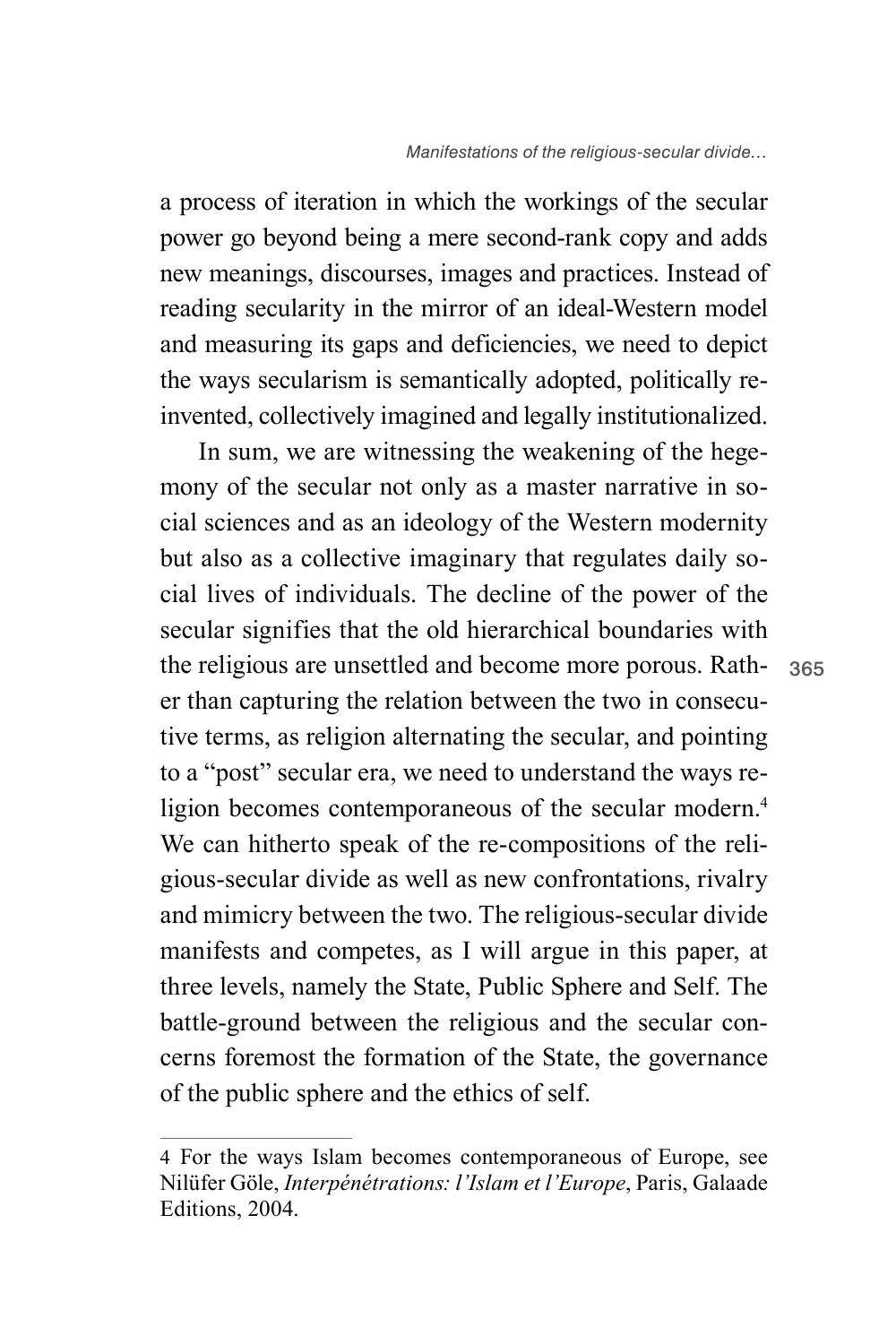## **Monopoly of the State over the religious-secular distinctions**

We speak of distinct models of secularism as nationwide, such as French, American, Indian and Turkish secularisms. The story of secularism can hardly be told independent of the history of Nation-State building. Secularism understood as a principle of separation between State and religion underpins the Nation-State building process, manmade law-making and popular sovereignty. There are two widespread tacit beliefs that are increasingly questioned. First, secularism and democracy are thought to be concomitant with each other. Second, secularism is understood as the impartiality of the State and therefore as guarantee of religious and confessional pluralism and atheism. Both presuppositions run counter to particular historical experiences. Secularism can foster liberal pluralism or authoritarian nationalism; it depends on the trajectories of the Nation-building process.

In the Turkish case, although the debates and the process of secularization concerning norms, laws and institutions have started during the second half of the 19th century in the Ottoman Empire, secularism reached its apogee with the Turkish State-building process after 1923 and became the founding ideology of Republican nationalism.<sup>5</sup> It created its own national elites by means of a com-

<sup>5</sup> However one should not think that the historical genealogy of the secular in Turkey starts with Atatürk Republicanism; some aspects of the secular are part of the Ottoman State tradition and Islamic historical legacy. In order to locate the origins of Turkish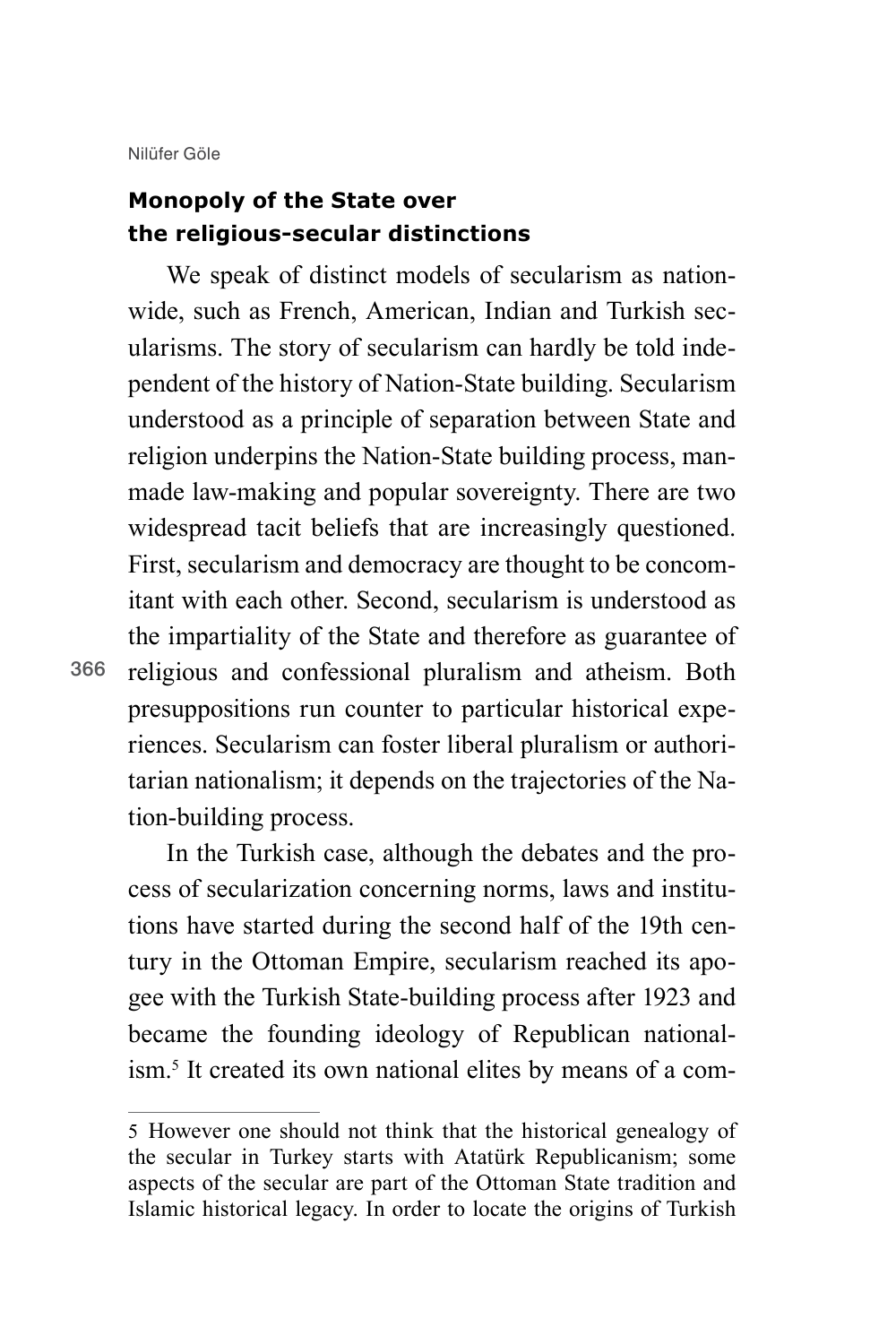pulsory nationwide secular education and the adoption of Latin Script. Hence, Turkish secularism works within the frame of politics of uniformization and homogenization of a national culture against the legacy of a multi-ethnic and multi-religious Ottoman Empire.<sup>6</sup> The eradication of non-Muslim minorities, by population exchanges and massacres in the last days of the Empire and during the Republic, led to a social terrain in which Sunnite Islam became the religion of majority. Secularism underpinned the ideal of a national community "free of religion," yet implicitly defined as a Muslim and Sunnite majority, in counter distinction with non-Muslim minorities of the cosmopolitan Empire as well as the Alevites and Kurds.

In the process of Turkish Nation-State building, secularism became a vector for the homogenization of a national culture, whereas in the case of India, secularism is enacted as a guarantee of religious pluralism. In both cases, secularism plays an important role as a State ideology, and the State is declared as a secular State in both Indian and Turkish Constitutions. However the context of State-building becomes decisive in the meanings and practices of sec-

Republican ideology in the Ottoman past and for the correction of dualistic representations of the secular and the religious, see Şükrü Hanioğlu, *A brief history of the late Ottoman Empire*, Princeton, Princeton University Press, 2008.

<sup>6</sup> Nilüfer Göle, "La question de la femme, le républicanisme et la laïcité: Regards croisés entre la Turquie et la France," in *Islam de France, islams d'Europe*, Paris, L'Harmattan, 2005, p. 101-10, and "Secularism and Islamism in Turkey: the making of elites and counter-elites," *The Middle East Journal*, v. 51, n. 1, p. 46-58, 1997.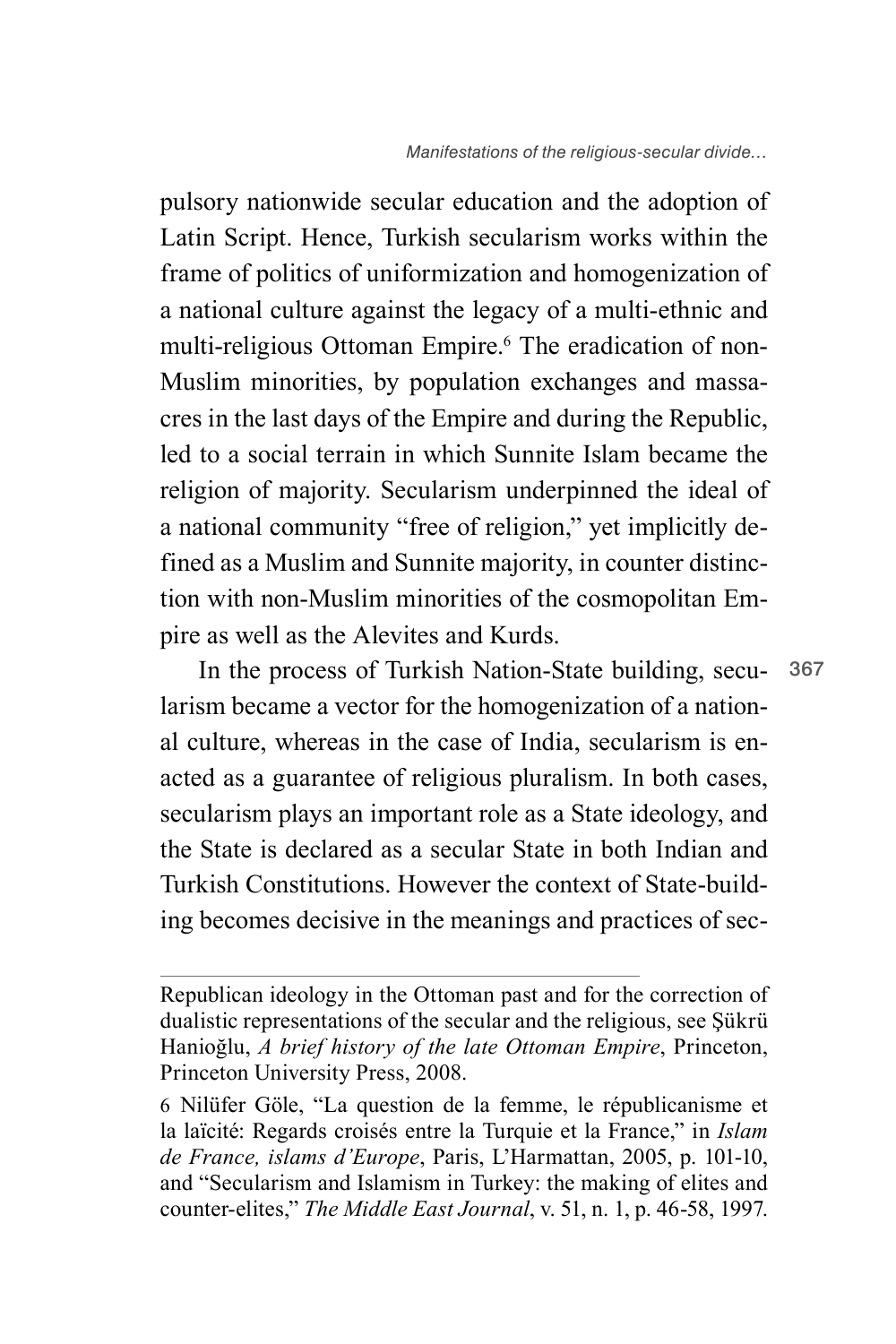ularism. In India anti-colonial resistance privileged cultural and religious differences whereas in Turkey the dismantlement of a multi-religious and multi-ethnic Empire led to the making of a national community. Secularism as a guarantee for religious pluralism in India and for modern nationalism in Turkey played different roles. If today Hindu nationalism challenges national diversity and the legacy of religious pluralism in India, in Turkey political Islam challenges authoritarian and exclusionary politics of secular nationalism.

Islamic movements cultivate an ambivalent relation with nationalism. Islamic critical thought and political radicalism was first developed against the supremacy of the national, defending the community of believers ("*oumma*") as a main reference for collective identity of Muslims. However Islam becomes also a form of nationalism.7 Islamic revolution in Iran in 1979 can be interpreted as a way of completing the Nation-State building process, ending the monarchy, centralizing religious education, and homogenizing the national culture by religion; but also providing a forceful symbolic and political example of Islam as an organized State power. In many respects, one should compare Turkish and Iranian examples as reverse mirroring. Turkish Republican secularism and the figure of Ataturk have been taken as an exemplary model and a source of inspiration in many Muslim countries, including

<sup>7</sup> Ernest Gellner, "Religion and the profane," *Eurozine Articles*, 2000, http://www.eurozine.com/articles/2000-08-28-gellner-en.html, accessed on 28 July 2009.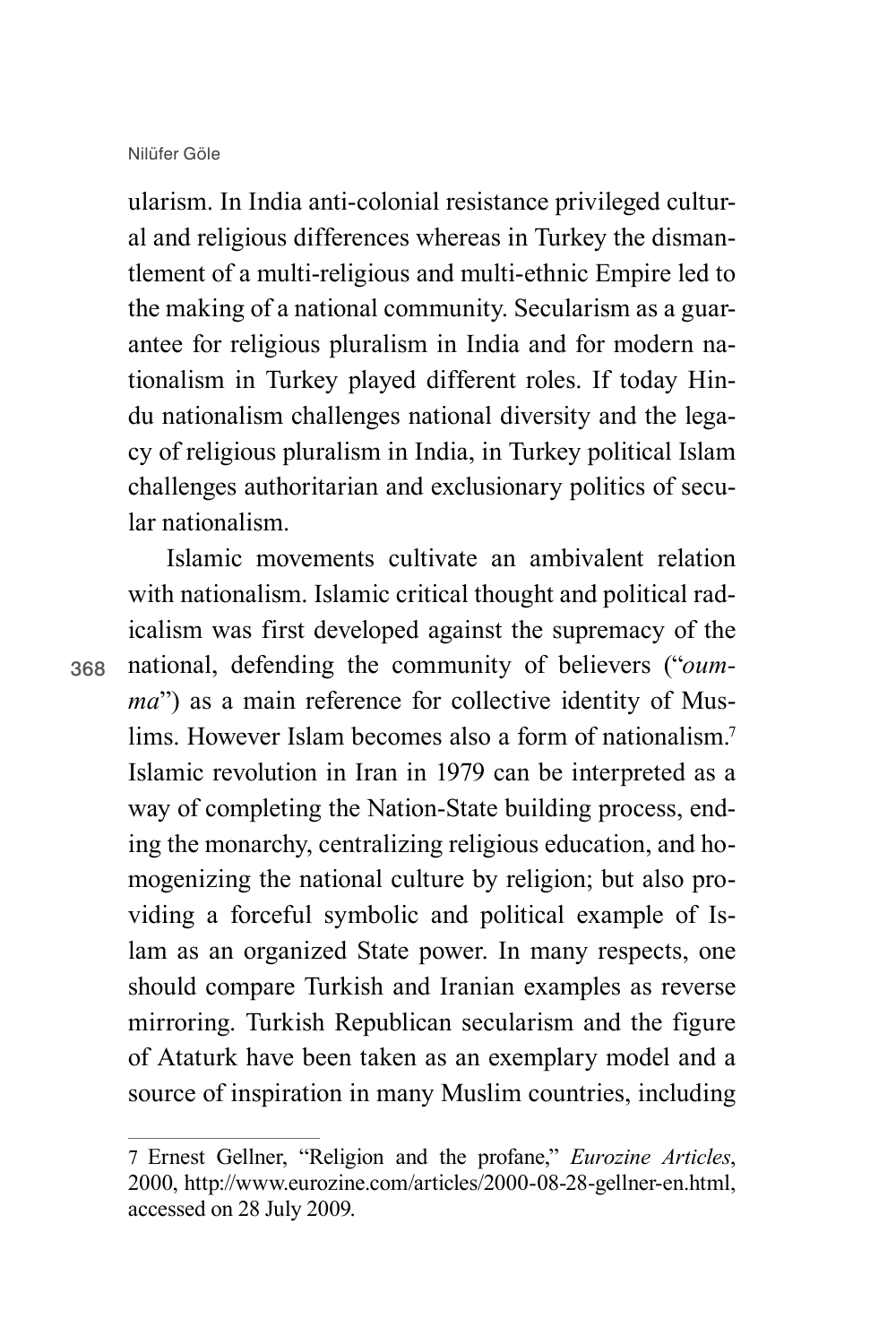in Iran. Hence social science literature compares Turkey and Iran in their respective engagements with secularization synonymous of Westernization. However the comparison between the two countries can also be made in relation to their formations of the national. Turkey ended Ottoman monarchy and realized the transition to a Nation-State within the ideological framework of secularism in 1923, whereas Iran ended the power of the monarchy with an Islamic revolution of 1979. Both countries are Republican States; but the secular-religious divide is reversed, the former completed the formation of the national by means of political secularism ("*laiklik*"), the latter by means of political Islamism. The organized State power is framed by national secularism in Turkey, by national Islamism in Iran. In both countries pluralism and democracy signifies the distancing and autonomy of the State in regard to political ideology of secularism and Islamism. What is at stake is the decline of the hegemony of the State over the definitions of the secular and the religious. The changes cannot be captured in terms of linear, consecutive and alternating replacements between the secular and the religious. Rather than either-or arguments, islamization versus democratization, one has to frame the changes in terms of re-compositions and mutual borrowings between the secular and the religious. The process of democratization in Turkey shows that in spite of the political polarization between the religious and the secular, the wall of separation between the two becomes more and more porous, mutual borrowings and cross-fertilizations blur the rigid distinctions. Hither-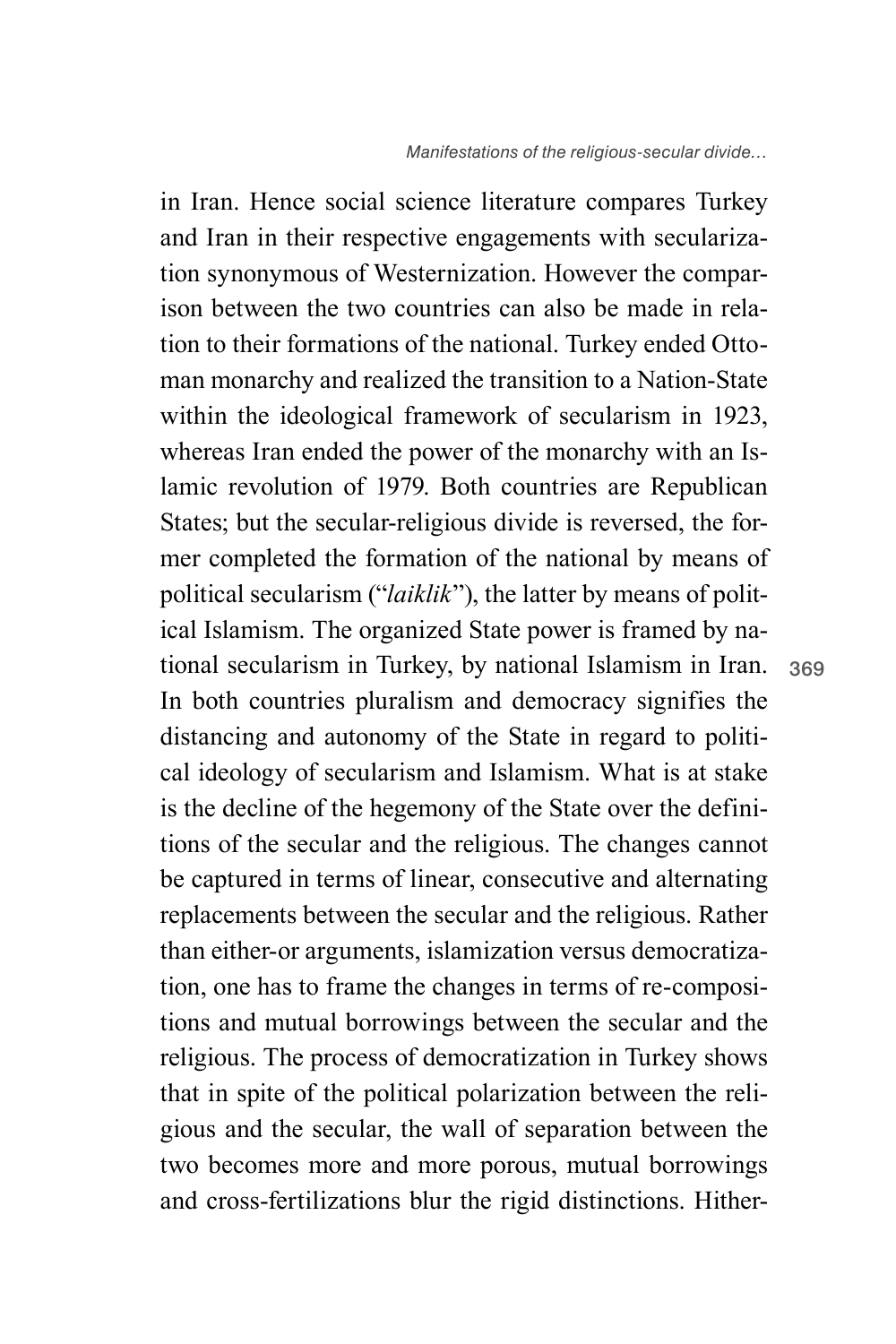to it is difficult to speak of clear-cut distinctions between the secular and the Islamic. Islam-rooted AK Party (Party of Justice and Development) government takes on the project of European Union and enhances a series of reforms for the recognition of ethnic and religious pluralism while the political parties of secular-legacy turn towards more authoritarian nationalism and anti-European politics. It will be too simplistic to interpret the Islamic politics in Turkey as "the failure of secularism," as it will be too simplistic to interpret the opposition movements in Iran as "the end of Islam." The democratic resistance and protest movements in Iran during the general elections in May 2009 criticized the theocratic power as abandoning the original ideals of the Revolution and called for the end of monopoly of State over the definitions of Islam. In spite of different levels of pluralism and democracy, in both cases, we witness that the political distinctions of the religious-secular divide are unsettled. And in both cases nationalism plays an inhibiting role in claiming the monopoly of the State over the definitions of either the secular or the religious.

The configurations between the secular and the religious are not only shaped by Nation-States but also by transnational dynamics and global migratory flows. European Nation-States become gradually migrant, multi-religious, and culturally heterogeneous. The established division between pious America and secular Europe does not hold any longer. Muslim migrants in Europe or Polish citizens of Europe claim for freedom of religion. European Union remembers its spiritual roots and Christian heritage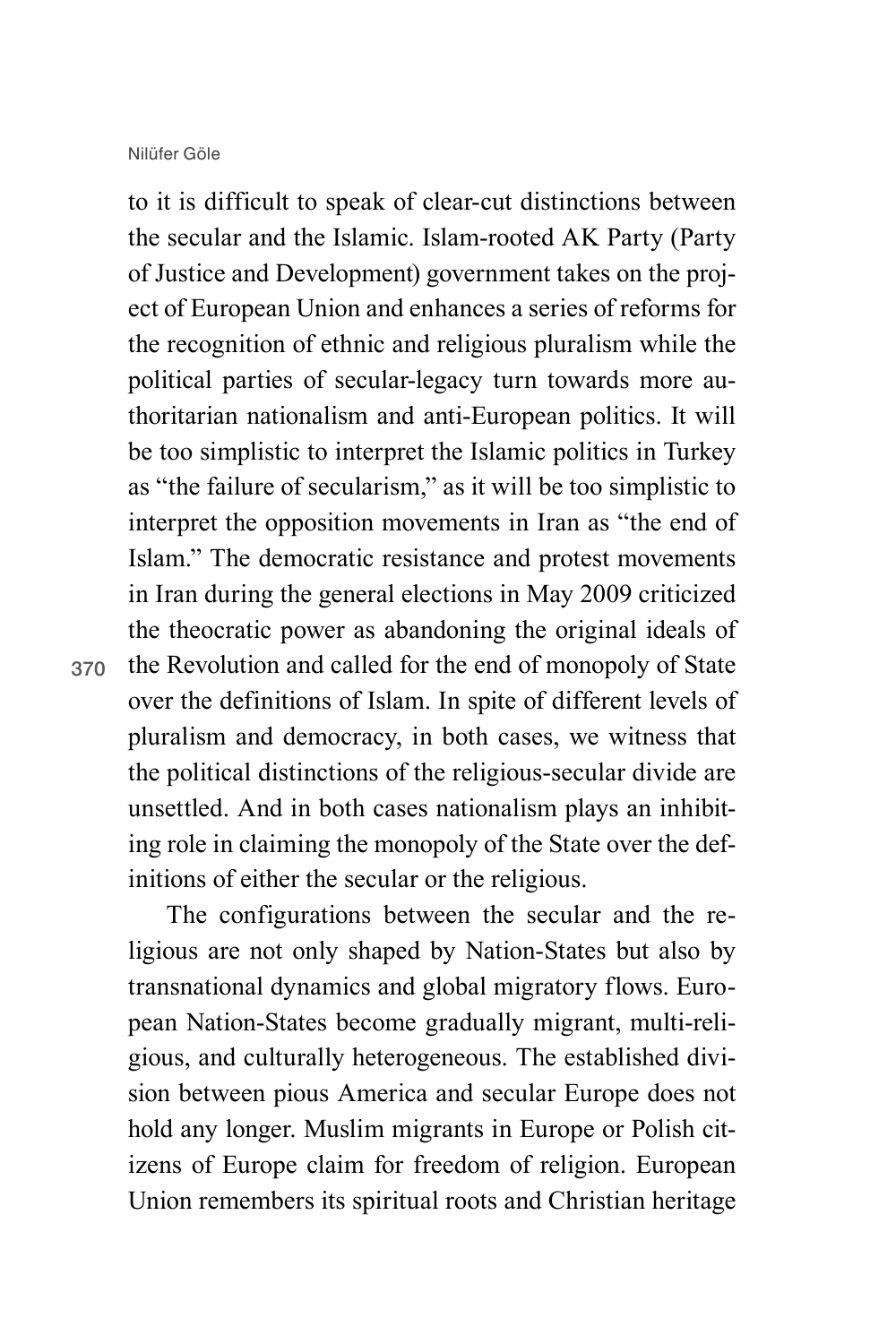to define its Constitution, cultural unity and geographic frontiers. Is Europe secular or Christian? What about Muslims and Jews living in Christian Europe? Whether three monotheistic religions define equally the European heritage or Judeo-Christian Europe is distinguished from the Islamic other? Do the debates over the legitimacy of Turkish membership in European Union reveal a religious difference or a "Civilizational" one? Turkish membership bringing forth both Muslim and secular affiliations unsettle the established boundaries of European identity, whether they are defined in cultural or religious terms.

On the other hand, Muslim migrants claim their Islamic visibility in European public sphere while they distance themselves from the national origins of their religion. The way Islamic religion is learned, interpreted and practiced in Europe is a novel experience to the extent that it is not in direct continuity with "parent's religion" and affiliated to a given nation. Islam becomes part of "disembedded," imagined forms of horizontal solidarity. Charles Taylor describes social disembeddedness as a condition for a different kind of social imaginary; that is "horizontal forms of social imaginary in which people grasp themselves and great number of others as existing and acting simultaneously."<sup>8</sup> To the extent that European Islam is disembedded from national cultures, it becomes a "religious experience" both in individual and collective terms, lead-

<sup>8</sup> Charles Taylor, *Varieties of religion today*, Cambridge, Harvard University Press, 2002, p. 83.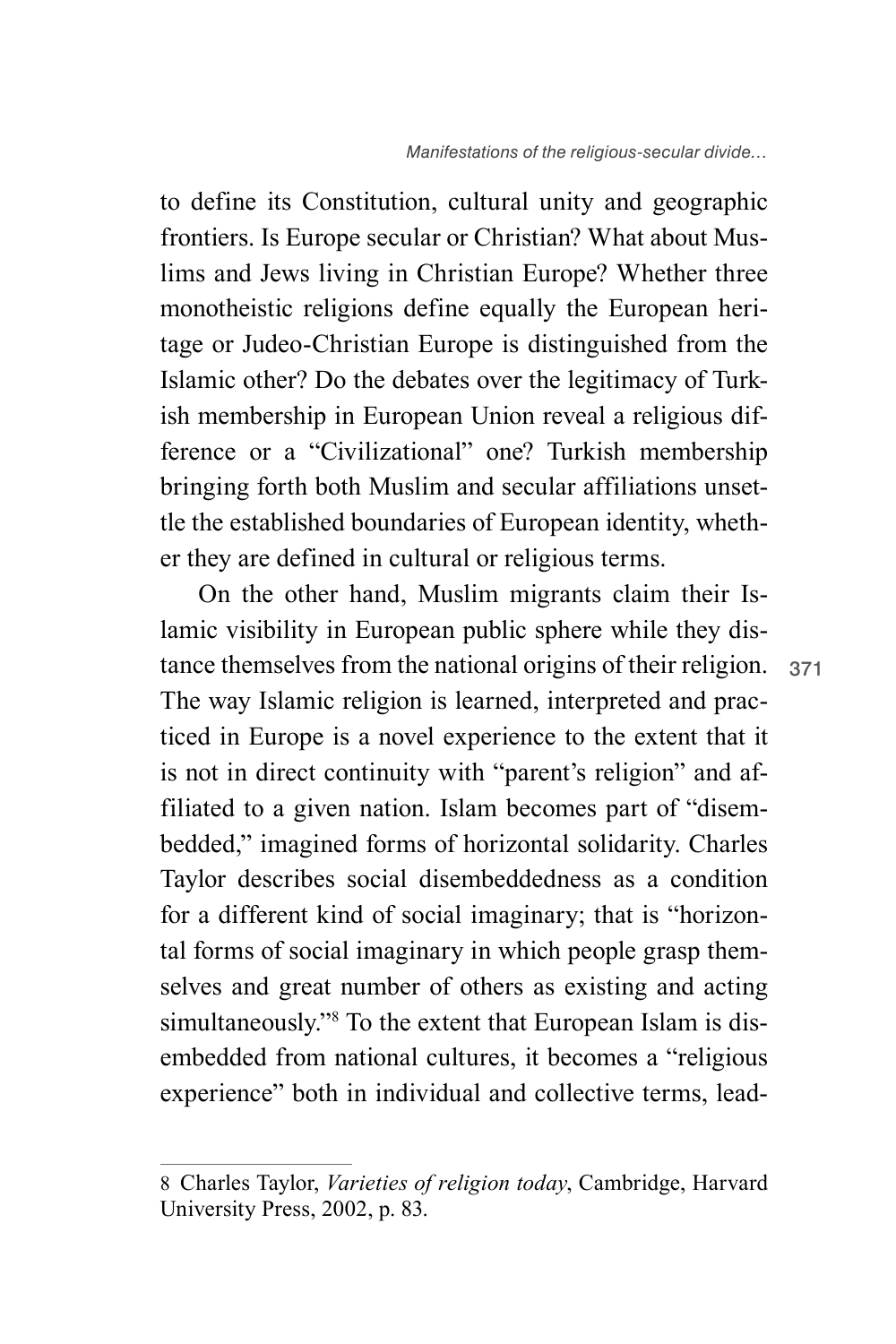ing to new hybrid forms between secular Europe and Muslim religion. Once again we witness the unsettlement of the distinctions between Islam and Europe, between religion and secular. New re-compositions, tensions, co-penetrations between the two give rise to new definitions of self and everyday life practices.

The history of secularism is not confined to a given Nation-State but follows a transnational dynamics in which the encounters and confrontations among different cultures and civilizations become paramount in shaping debates, unsettling distinctions and accelerating borrowings between the secular and the religious.

### 372 **Secular and pious self**

Secularism is a mode of State governance as well as a set of moral values for self-governance. Secularism works as an organizing principle of social life, penetrates into everyday life practices and underpins the politics of emancipation and sexuality. In non-Western contexts secularism is closely interrelated with the project of "civilizing mission" of the West and transmits a set of norms that define rationality as well as ethical and esthetical forms. Colonial or modernist elites embody such norms by means of their access to Western ways of rational thinking and life practices. The norms of the "Western civilization" are transmitted and adopted at the level of everyday life practices, definitions of self and habitus. The creation of a "secular habitus" in a Muslim culture means a series of changes in traditional and religious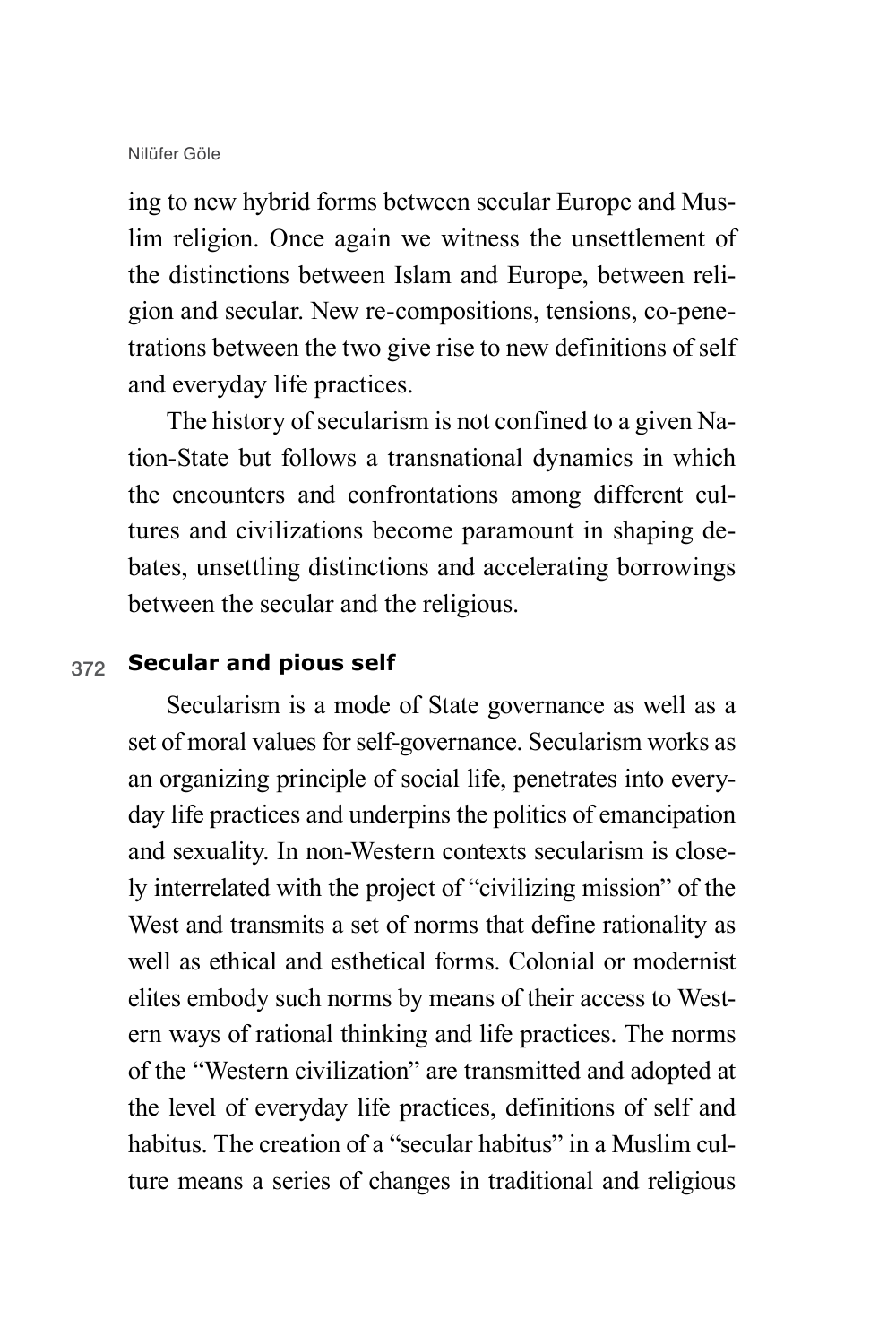culture that brings women to the forefront as markers of new life. Practices and reforms such as abandoning the veil, compulsory co-education for girls and boys, social mixing of men and women, free-love, equal rights for men and women, women's performance in public, all denote the changes against the traditional-religious norms of women's covering, ban of women's performance and visibility on public scene, segregation of men and women in social life, arranged marriages and polygamy.

Secular self means a set of bodily practices to be learned, rehearsed and performed, ranging from ways of dressing (and undressing), talking and socializing with men to enacting in public. The habitations of the secular are not transmitted "naturally" and implicitly, but on the contrary become part of a project of modernity and politics of self that require assimilation and "acculturation" to a Western culture.

The changes in dress codes are particularly charged with political symbolism. Two figures that incarnated Turkish and Indian independence, both known as the "father" of the nation, namely Kemal Ataturk and Mahatma Gandhi, communicated in their public lives and ways of clothing their commitments to the local and Western cultures, traditional and modern, spiritual and secular distinctions. Both in different ways embodied the governance of self and governance of public. Both leaders performed their clothing preferences publicly and symbolically. Ataturk opted for Western style clothes (his wardrobe is exhibited in his mausoleum in Ankara) whereas Gandhi wore the traditional Indian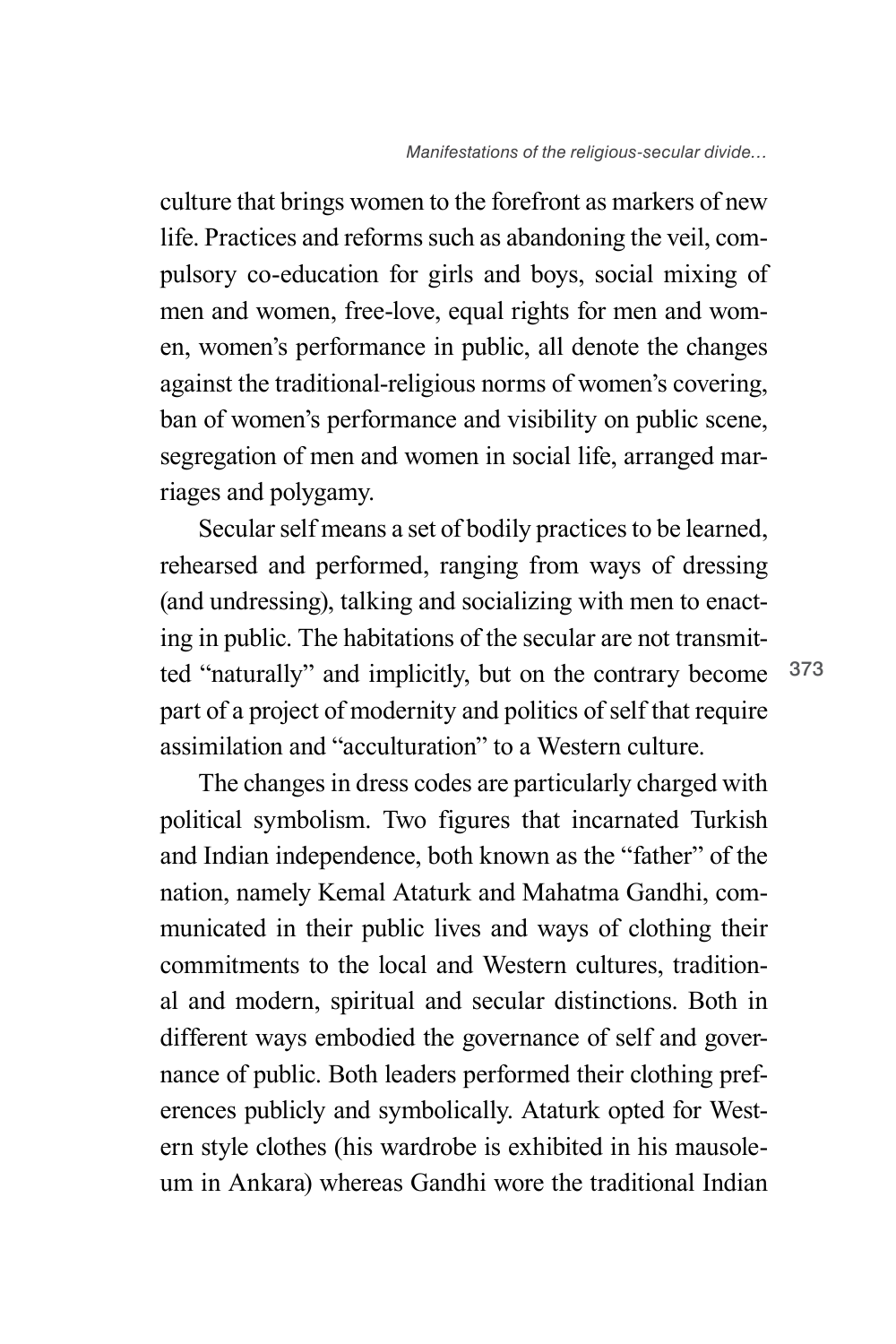374

"*dhoti*" (fabric made from local traditional raw cotton) and shawl.9 He ate simply vegetarian food and practiced fasting as a means of self-purification. While Atatürk avoided any spiritual activity in public, marking hitherto a role-model to be followed by Turkish secular politicians who abstained from the use of any religious idiom and practice, including fasting during the month of Ramadan. One marked "religious disobedience" and expressed the desire for belonging to the home of "civilized (read westernized) nations," while the other marked "civil disobedience" and resistance to colonial powers of the West. While Gandhi, ended untouchability in India, Atatürk advocated women's participation in public life and replaced Sharia law with Family code to ensure gender equality. The abolishment of Caliphate (the Ottoman emperor as Caliph was the supreme religious and political leader of all Sunni Muslims across the world) in 1924 by the pro-Western nationalist movement of Ataturk connected histories of the two countries in an unprecedented way. The dismemberment of the Ottoman Empire and the end of Caliphate system evoked sympathy among Indian Muslims, but also among the members of Indian independence movement, leading to political and social mobilization on behalf of the Ottoman Caliphate, known as "Khilafat movement" in India.

One can establish a relation between the end of Caliphate and the renewal of Islamic movements. The abolishment

<sup>9</sup> Dipesh Chakrabarty, *Habitations of modernity: essays in the wake of subaltern studies*, The University of Chicago Press, 2002.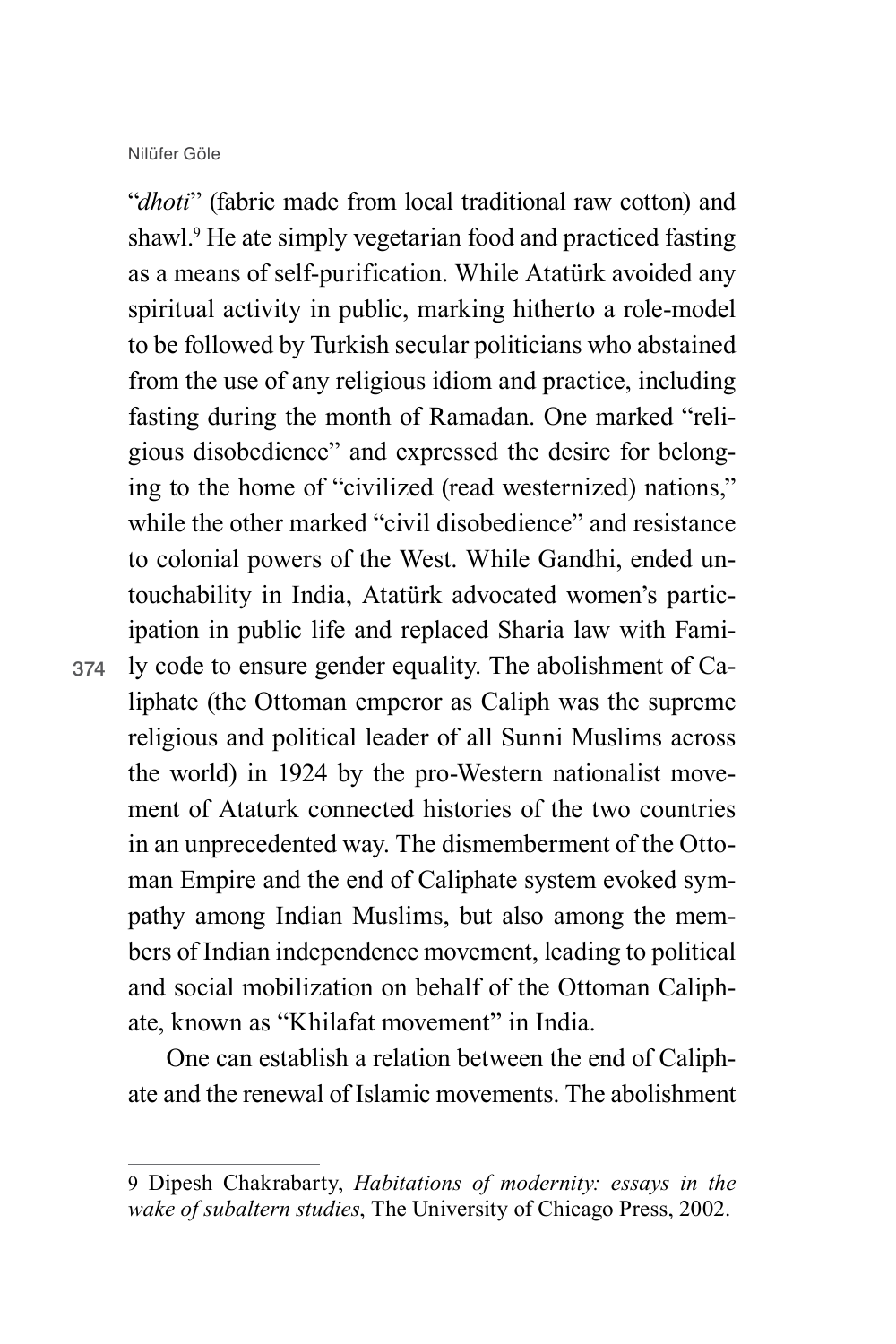of Caliphate engenders a vacuum of religious authority and unity in the Muslim world, and leads since the end of 1970s to a plethora of Islamic movements competing with each other over the interpretations of religious norms and political authority.10 The Revolution in Iran and the establishment of Islam as an organized State power provides a model of political reference and aspiration for contemporary Islamist movements. However the State-oriented political agenda of these movements should not overshadow the cultural-religious repertoire. Contemporary actors of Islam are engaged critically with the cultural program of secular modernity and Western colonialism.

between definitions of Western self and Civilized self and 375 Islamic movements challenge the established equation elaborate an alternative performative politics of pious self and habitus in modern contexts.11 Religion becomes part of interpretation and improvisation for self-definitions of Muslims who seek to restore piety in modern life. Individuation (more precisely personalization) of religion goes hand in hand with the establishment of collective bond among Muslims who recognize each other by means of a shared repertoire of performative piety.

<sup>10</sup> For the relation between the end of Caliphate and the revival of Islamist movements, Bobby S. Sayyid, *A fundamental fear: eurocentrism and the emergence of Islamism*, Zed Books, 1997.

<sup>11</sup> Nilüfer Göle, "Islam, European public space, and civility," *Eurozine Articles*, 2007, http://www.eurozine.com/articles/2007- 05-03-gole-en.html, accessed on 28 July 2009.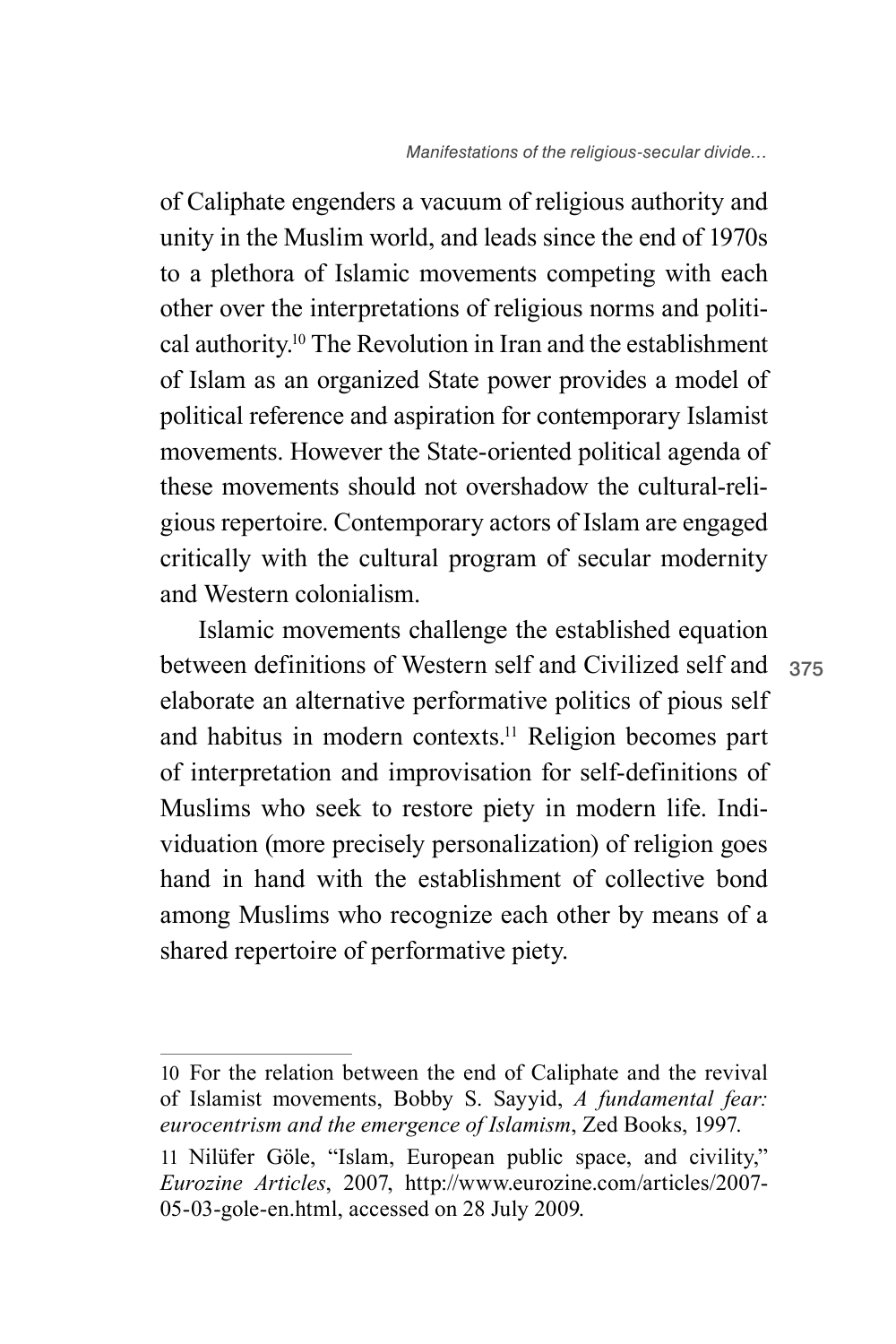376

In the revival of religious movements, there is an element of Islamic "self-fashioning" that follows the dynamics of modern individuation.12 As Stephen Greenblatt argues, the modern individuation is not boundless, and the fashioning of the self is the outcome of the mechanisms of discipline, restraint and a partial suppression of the personality. Similarly Islam provides an alternative repertoire for selffashioning and self-restraint by means of disciplinary practices, which ranges from supervision of the imperatives of faith and control of sexuality, both in mind and body, called "*nefs*" in Islam. The Islamic headscarf expresses the selffashioning of Muslim girls with disciplinary categories of Islam but for whom the category of faith is not a pre-arranged category and enters into the domain of improvisation, adaptation and invention. It is a sign of self-restraint (*hijab* means modest behavior and dress), and self-fashioning; including in literal terms, the production of Islamic aesthetics and fashion.

The Islamic self-fashioning and self-governance confronts contemporary secular feminism. A nonverbal but embodied communication in the veil conveys a sense of disobedience to secular notions of self-formation and sexual freedom. If Islamic veil, by means of covering women's body is a reminder of sacred intimacy in public, secu-

<sup>12</sup> Stephen Greenblatt, *Renaissance self-fashioning, From more to Shakespeare*, Chicago, The University of Chicago Press. 1980. Jürgen Pieters, *Moments of negotiation: the new historicism of Stephen Greenblatt*, Amsterdam, Amsterdam University Press, 2001.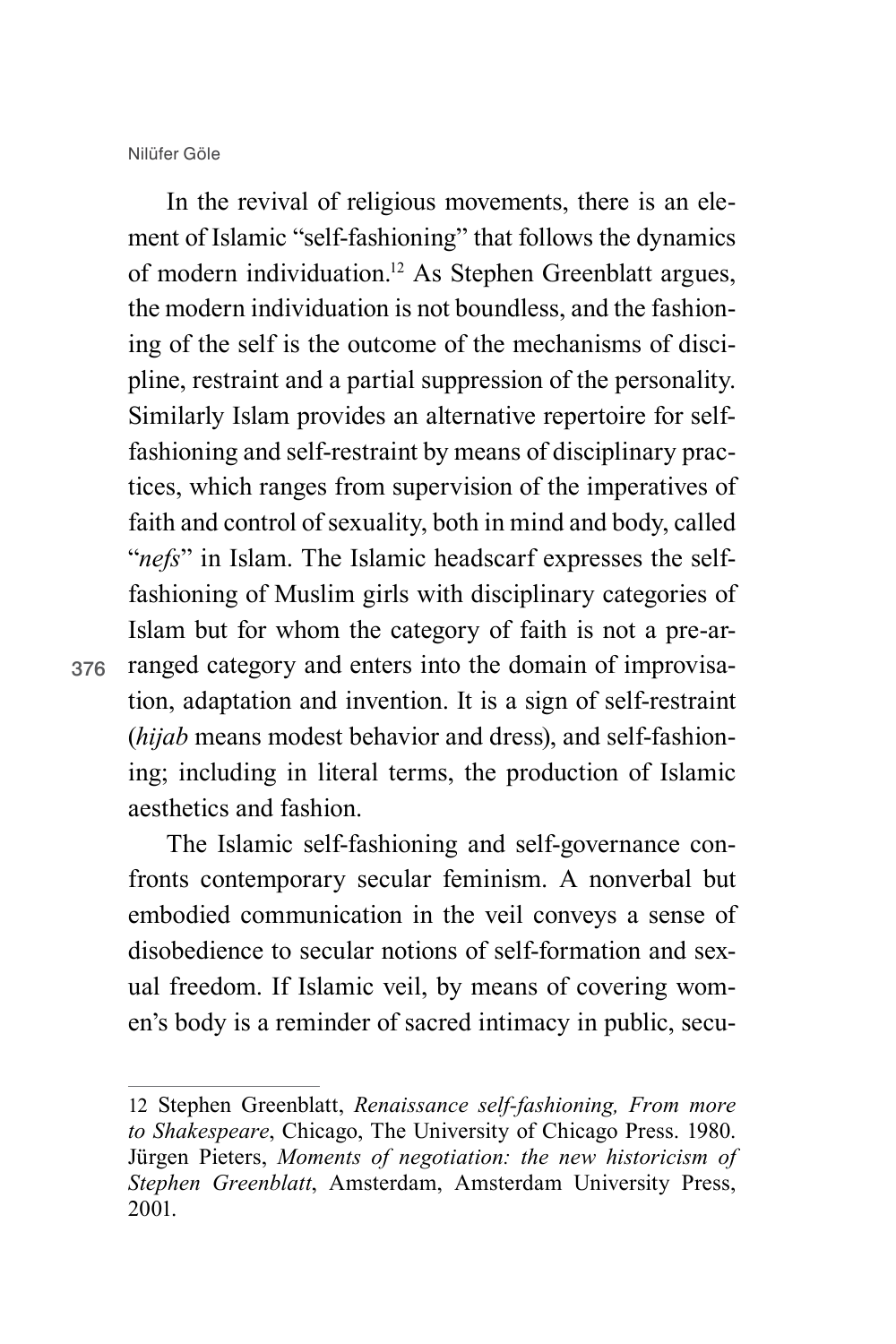between pious and secular self-fashioning, however in each 377 lar feminism claims for equality and transparence in bringing the personal and the intimate into public. If covered women remind the limits of sexuality and indispensability of Muslim women in public, the uncovered women interpret emancipation as the free display of desire and body in public. Islamic veil, once it is not enforced on women by State power or communitarian pressure, and expresses the personal trajectories of women and their self-fashioning piety, presents a critique to secular interpretation of women's emancipation. Islamic feminism unsettles the religious-secular divide to the extent that Muslim women are both pious and public, blurring the distinctions between religion and gender effacement. There is a reverse mirroring case the boundaries between personal and public, self and sexuality, religious and secular becomes fuzzy as they are intertwined with each other.

## **Secular public spaces and religious visibilities**

The claims of religious visibility in public and the controversies they provoke reveal the unspoken secular rules and norms of the public sphere in European countries. There are different levels of State control of the religious presence in public life, ranging from active, aggressive to more pluralistic conceptions of secularism depending on the national politics of secularism.13 However the question

<sup>13</sup> Ahmet Kuru, *Secularism and state policies toward religion: the United States, France, and Turkey*, Cambridge University Press, 2009.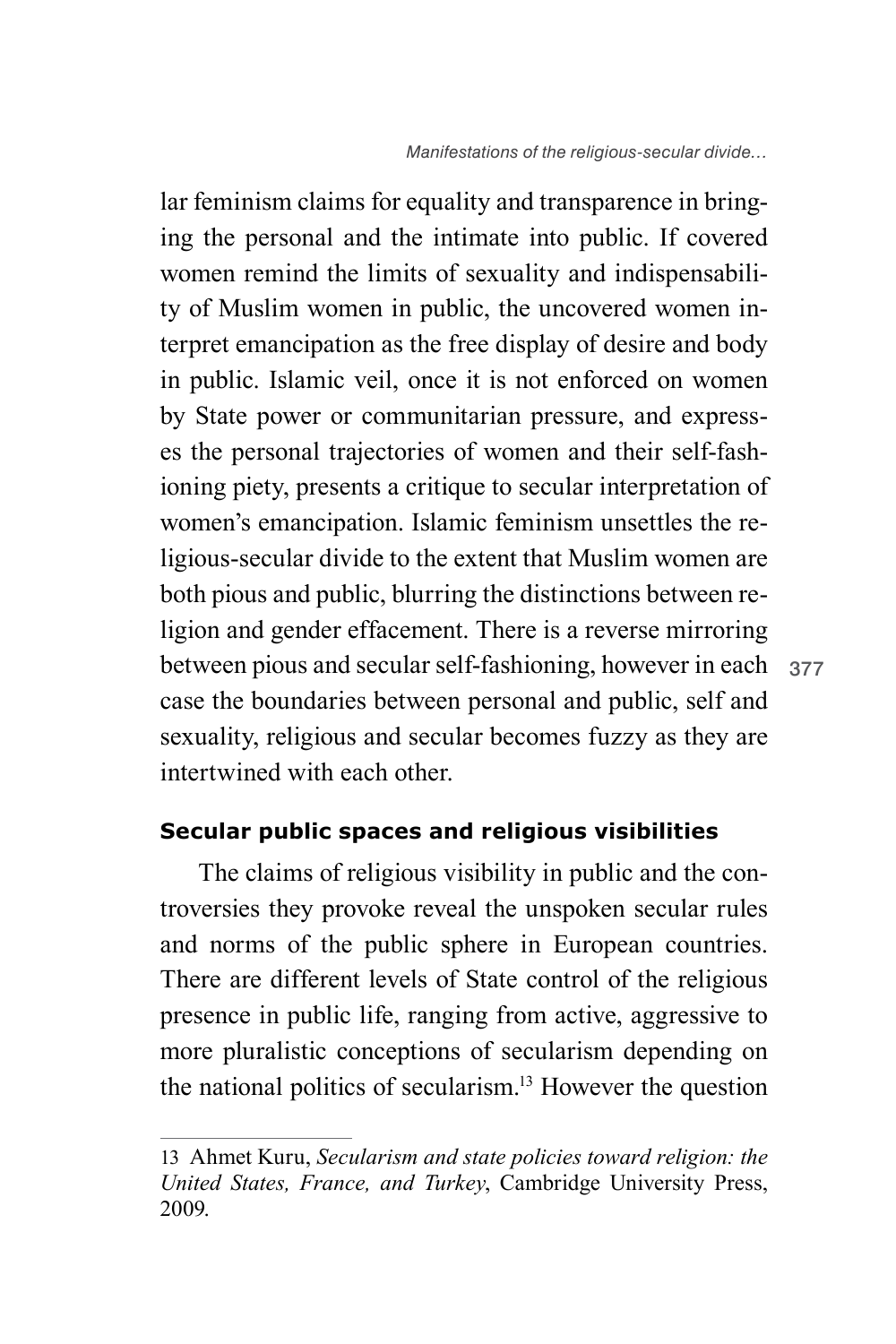of religion in the public sphere cannot be reduced to choices of liberal versus authoritarian politics of secularism. French and Turkish policies that ban the Islamic headscarf in the public schools (France) and in the universities (Turkey) can be considered as exclusionary and active, if not an authoritarian interpretation of "*laïcité*." However the two countries are not "exceptional" in debating and attempting to restrain Islamic presence in the public sphere. In Germany and Italy, where the presence of religion is not as unwanted as in France, the polarizing debates on the construction of mosques, the height of the minarets, and the shape of the domes, reveal the disturbing irruption of Islamic visibility in the public landscape.14 The question of religious difference cannot be solely framed in terms of abstract principles of toleration and recognition of the plurality of faith. The question of religious difference appears in a materialized form and in a given physical space. The incursion of religious signs, symbols and behavior (headscarf, minarets, segregation of sexes) disturbs the European public eye and collective consciousness to the extent that these are considered not to be in conformity with unspoken secular norms of public life. The spaces in which Muslims make their religious difference visible, are subject to public controversy; schools, cities, swimming pools, hospitals, cemeteries all

<sup>14</sup> For the public debate on the construction of a new mosque in Cologne, Germany, see for instance these two articles, http:// www.7sur7.be/7s7/fr/1731/Islam/article/detail/420197/2008/09/18/ Cologne-affronte-samedi-un-congres-anti-islamisation.dhtml and http://www.armenews.com/article.php3?id\_article=34011.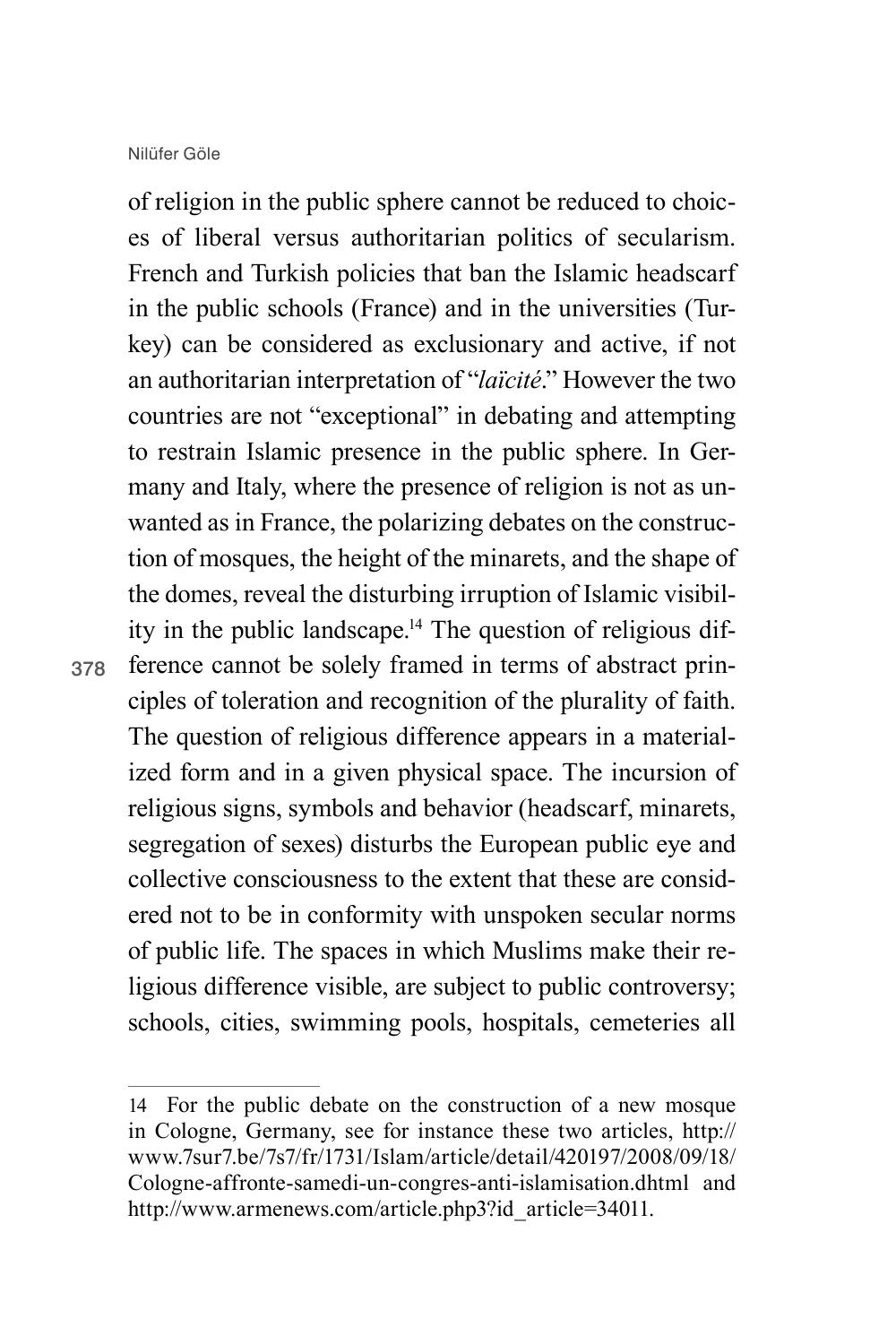become public spaces in which religious-secular divide becomes problematic and subject to re-composition.

With migratory dynamics and global technologies of communication, public sphere escapes the grip of Nation-States and becomes a site for transnational flows of communication, bringing in close interaction different cultures and civilizations. Public sphere that was conceptualized in relation to the European historical development of Nation-States, as a mono-national and mono-linguistic entity becomes a site of migration, religious pluralism and civilizational encounter. How can we rethink of the public sphere without reducing the public to a mono-national community, and to its confinement with a State legislation?

The weakening of the hegemony of the national-secular calls for a new conceptualization of commonness without the vertical hierarchy of the Nation-State as a prerequisite of the public sphere. The notion of space needs to be at the forefront of our analysis to depict the re-compositions between the secular and religious. The notion of space does not refer to an empty space but to a space of production of social relations, defining boundaries of exclusion and inclusion, of the acceptable and forbidden. A space is always regulated by certain norms, whether religious or secular. These norms are not only dictated by State law, but also are shared values by those who inhabit and utilize those places. The unspoken norms are revealed once they are challenged by the intrusion of newcomers, foreigners, by those who are not supposed to be present in those spaces. The Islamic intrusion, by not being in conformity with Europe-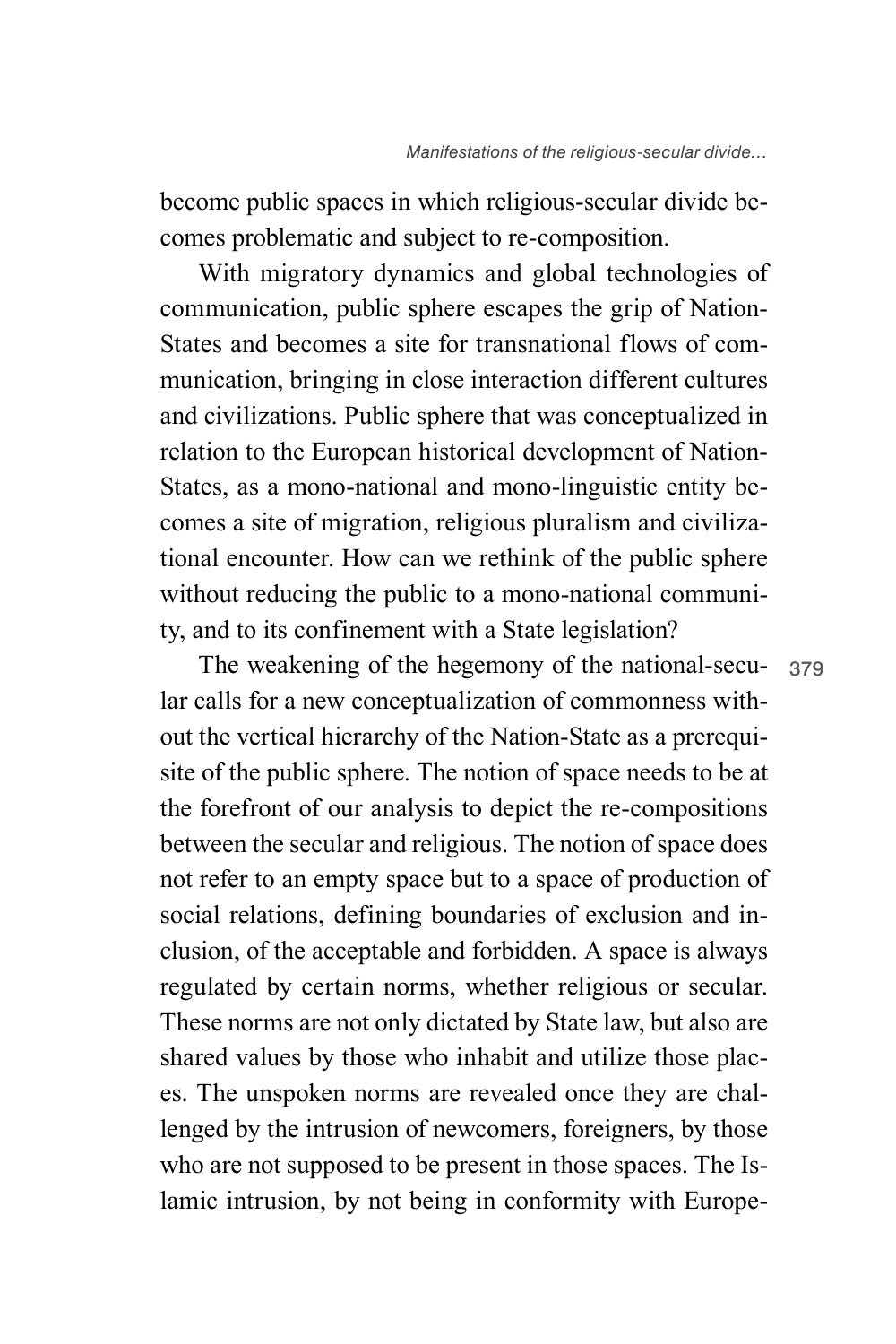an norms of publicness, provokes controversy and confrontation by means of which the "secular" and "civilizational" norms of public life are disclosed. However, confrontations create a new public; bring together, in unintended and unpredictable ways, dissonant, competing persons, cultures, foreigners in proximity, in assembly. They create a new space, an interstice that affects the meanings of religious and secular modern. The wall of separation between the two becomes porous and religious-secular distinctions become fuzzy in the course of common and confrontational public experience.

380

At the level of everyday life practices, individuals appropriate new ways of combining not only secular and religious norms, but also choose among spiritual experiences, convert to other religions or compose between different religiosities, producing new forms of syncretism. Buddhist Catholics but also Yogi Muslims are among such nascent examples. The spatial proximity among cultures and religions create anxiety, confusion of boundaries and sporadic violence. But it also opens up possibilities for new ways of connecting between cultures and religions once the hegemony over definitions of religious and secular distinctions, Civilized and Uncivilized taxonomies declines.

Nationalism, public sphere and definitions of self are mainly conceptualized within the secular paradigm. I tried to argue that the revival of religion is concomitant to the loss of hegemony of the secular at these three levels of social organization; State, Public and Self governance. Consequently the secular-religious divide is unsettled, lead-